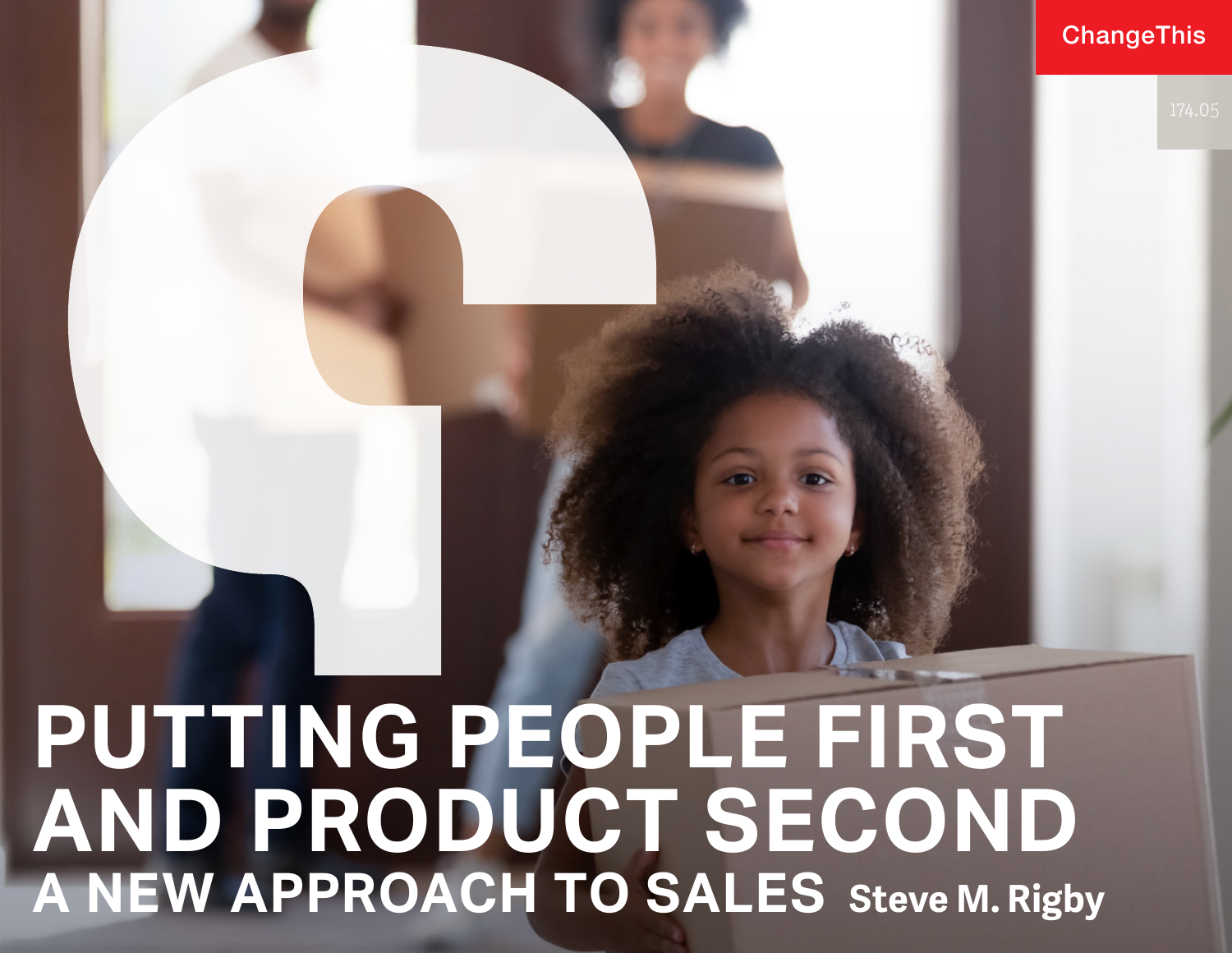## **Careers can be difficult, particularly those that involve sales.**

I know. I've sold sawmill equipment and starved. I've sold automobiles and sucked. I've sold real estate and struggled. You noticing a pattern? Hey, at least I was consistent and persistent.

Then, I tried selling new homes and succeeded—succeeded beyond my wildest dreams. So what changed? What was different? Why the turnaround?

As corny as it may sound, I learned how to smile. Not the finished version of S.M.I.L.E. I lay out in my new book of the same name, but a fragmented version—a version that came to me in bits and pieces, from a variety of sources, spread out over many years. Some came from books I read. Others from sales people I studied. Many came from training I received. And a few, the result of personal experiences. With each sliver I gained more insight into learning how to S.M.I.L.E.

Growing up, I followed the Golden Rule. I was taught to always take the high road with everyone and everything. I focused on serving and caring. I was most fortunate for that early direction. Unfortunately, much of the knowledge and training I received in my failed attempts at sales focused not on serving and caring but on selling and closing. It took me in another direction down a different path—one that led me to losing who I was. I wasn't proud of what I was becoming. I wasn't pleased with the person I saw in the mirror.

I was lost. And I wasn't ... smiling.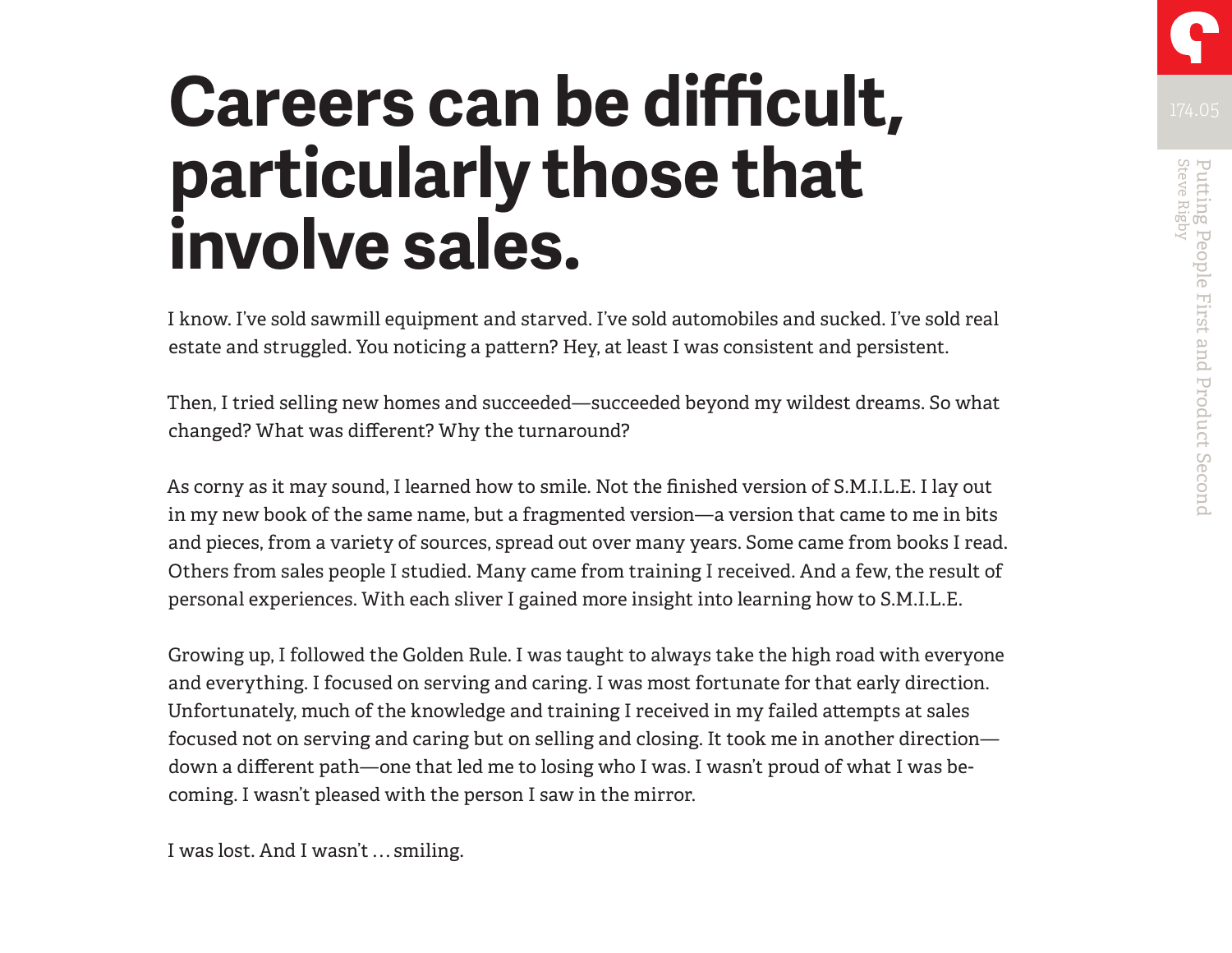I know I'm not the only one to have lost their way. I see them everywhere I shop. I recognize that look on their faces when I'm looking for appliances, clothing, furniture, and bedding. I witness it when I search for automobiles, RVs, insurance, or real estate. I see them struggle, I see them lost, and it pains me. Because I've been there, and I don't want them to be there another day.

### And I'm not just

 interested in making the life of every sales person less difficult. It goes far beyond that. Ultimately, it's about making their life one worth celebrating—one that's fulfilling, enriching, and purposeful—personally and professionally!

To do that, I came up with a modern business fable about the joyous journey of a real estate agent, Sherri Montgomery, not unlike the road I traveled that led me to writing this story. And it all begins with ...

## **A Pleasant Surprise**

At last the weekend was over, and Sherri was exhausted. She had expected this new career in real estate to be challenging but never imagined it would be this tough. After taking a call from the one family who had purchased from her, she quickly checked her messages before collapsing onto the loveseat under the shade of her back patio.

Watching the blades of the ceiling fan spinning around and around, Sherri was reminded of her efforts the past few months. She had been touring clients around and around and had only the one sale to show for it. And she was convinced that family only bought because they felt sorry for her.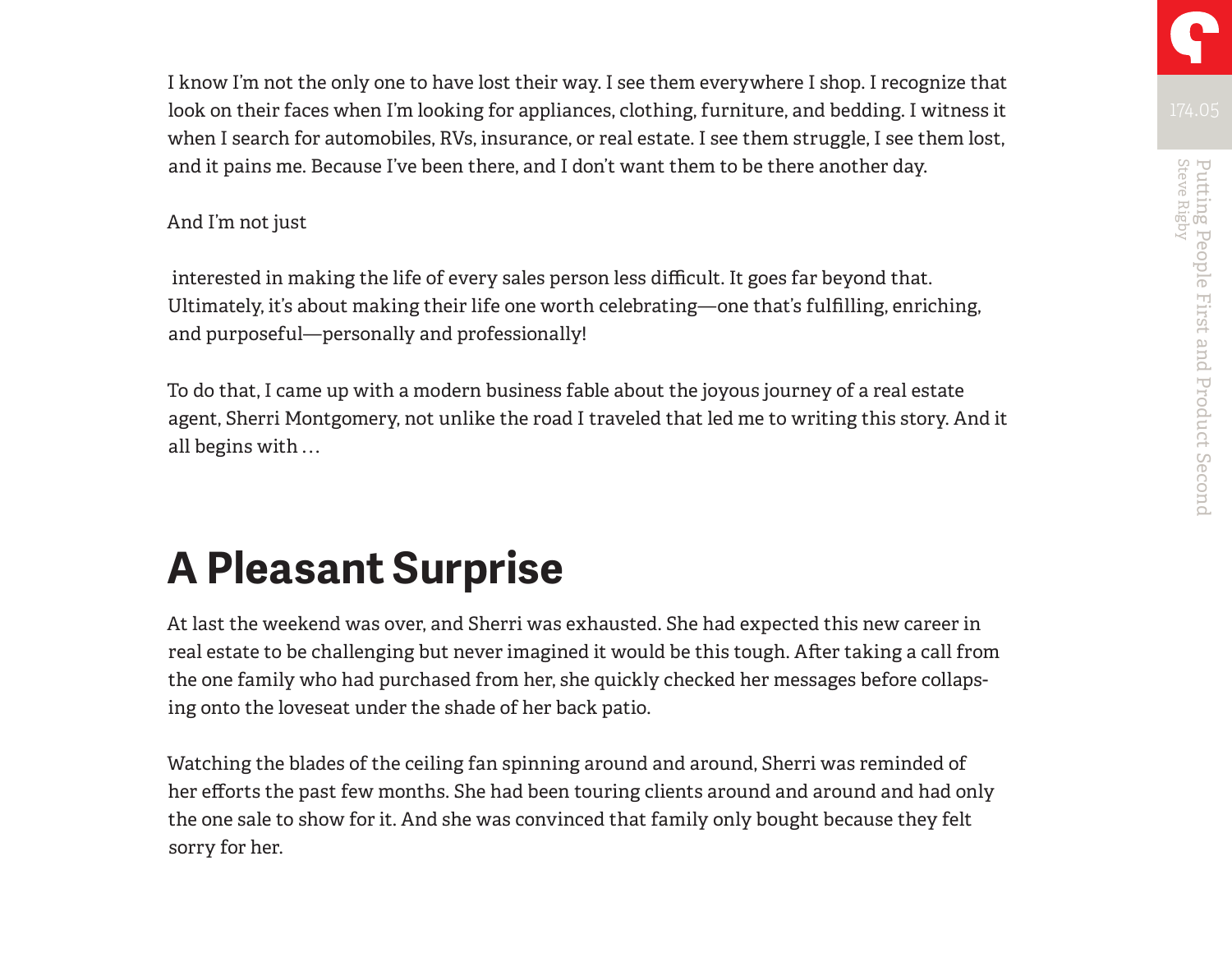Worse yet, she had few prospects for future sales. As for listings, the only one she had secured was overpriced, but she took it because she needed the exposure. "Maybe I'll get lucky and the market will heat up," Sherri thought. "Then people will be more willing to spend." All she knew for certain was that she was spent.

Seeing her reflection in the glass patio door prompted another reflection—her decision to get into real estate. She had considered renewing her teaching certificate after her daughter left for college. Sherri had enjoyed her years in the classroom and felt gratified knowing she'd made a difference in her students' lives. But longing for more, she decided to become a real estate agent, hoping to make a difference financially for her family. "I deserve to be compensated fairly for my hard work and dedication," she stated with conviction.

Six figures was the goal Sherri had set for her first year as an agent. With only one sale in three months, attainment seemed unlikely. Sighing, she leaned back, put her feet on the coffee table, and closed her eyes. It would be hours before her husband would return from a music venue with his buddies. Perhaps some quiet time was what she needed.

I know I'm not the only one to have lost their way. I see them everywhere I shop. I see them struggle, I see them lost, and it pains me. Because I've been there, and I don't want them to be there another day.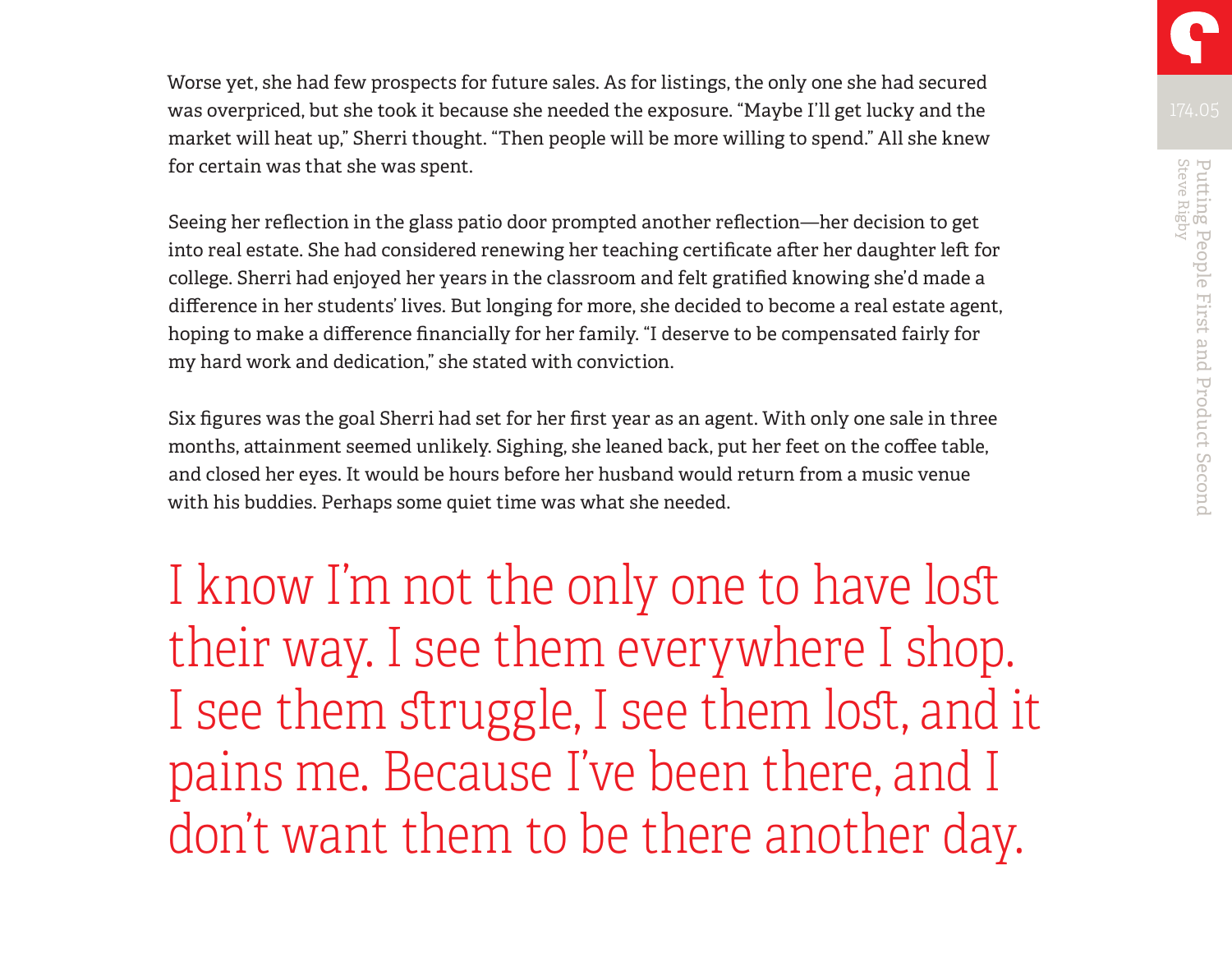Suddenly, an unfamiliar noise disturbed her slumber. Sherri sprang to her feet to discover a parrot perched on the other end of the loveseat. A parrot! It was a stunning bird, both in beauty and stature, easily two feet in height. Its body was a bright yellow with wings and tail feathers a vibrant shade of blue. Curiously enough, it apparently meant her no harm. It just sat there quietly, almost as if it had been invited.

Seeking space to regain her composure, Sherri took a seat in a chair at the end of the coffee table and watched in awe as the magnificent bird calmly looked around, taking everything in. She felt compelled to say something. "Polly want a cracker?" she asked instinctively.

The bird slowly turned in her direction and tilted its head slightly. "I don't mean to disappoint you, ma'am, but my name is not Polly," it calmly replied. "And are you genuinely offering me a cracker, or is this how you greet all parrots?"

Sherri was stunned. Not that the parrot could speak, she expected that. But it seemed to be communicating with her. Again she responded with the familiar question, "Polly ... want ... a . . . crack . . . er?"

"Thank you, ma'am," it answered, sounding more human than parrot. "It would be rude not to accept your offer. I would very much like a cracker."

"Well, that won't be a problem ... I guess. I mean ... well, I don't know what I mean," Sherri stammered.

"You remind me of a farmer I met who was holding a rope," the parrot stated. "He was so confused, he didn't know whether he had just found the rope or lost a mule."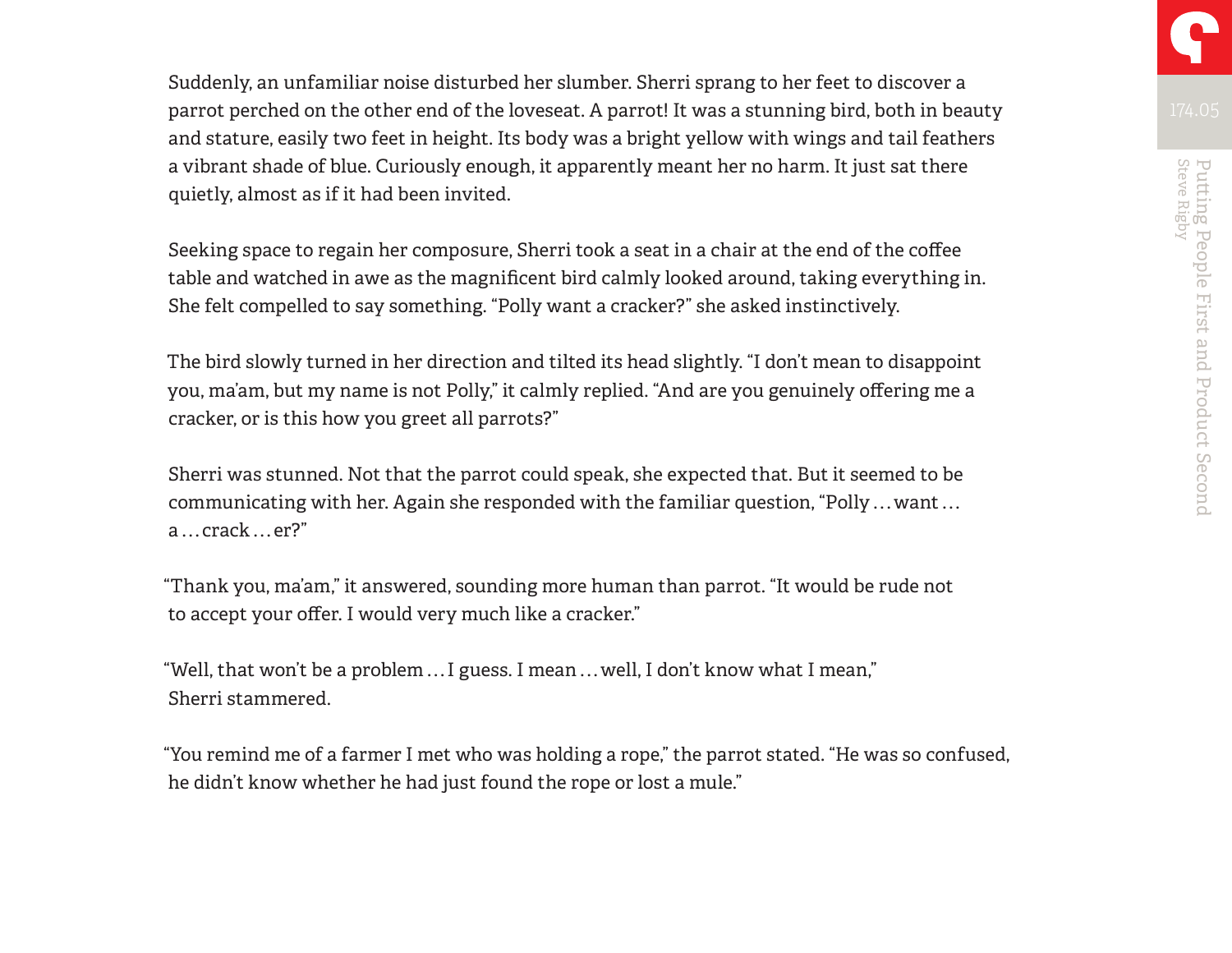Sherri was even more dumbfounded. Not only was this parrot talking with her, it was joking, too! She chuckled, feeling a little more comfortable. "I guess I am confused. I'm just not used to having a real conversation with a parrot. Can parrots actually communicate with humans?"

"Yes, ma'am, but most folks in your species aren't good conversationalists," it replied with a wink.

"Well, perhaps I am part parrot," she chuckled.

"Who knows, you might be. And I love your sense of humor, ma'am."

"As I do yours, and your manners," Sherri responded. "But you don't have to call me 'ma'am.' I'm not that old."

"I assure you my manners have nothing to do with age; they show my respect. My parents taught us that good manners never hurt anybody. Saying 'yes, ma'am' and 'no, ma'am,' and 'please' and 'thank you' weren't an option, Sherri."

"How do you know my name?" she asked with suspicion. "I haven't introduced myself. Are you one of those secret drones that can spy on people?"

"I assure you, Sherri, I'm as real as real can get." Tucking its beak under one wing, the parrot pulled out a small feather and presented it to her. "See if this is real enough for you."

Sherri examined the feather and then moved back to the loveseat. "I'm sorry. I just wasn't sure if I should trust you."

"No need to apologize. After all, we just met. It's important that you trust me, just as I must trust you. Trust is the most important thing in any relationship," the parrot explained. "Now as for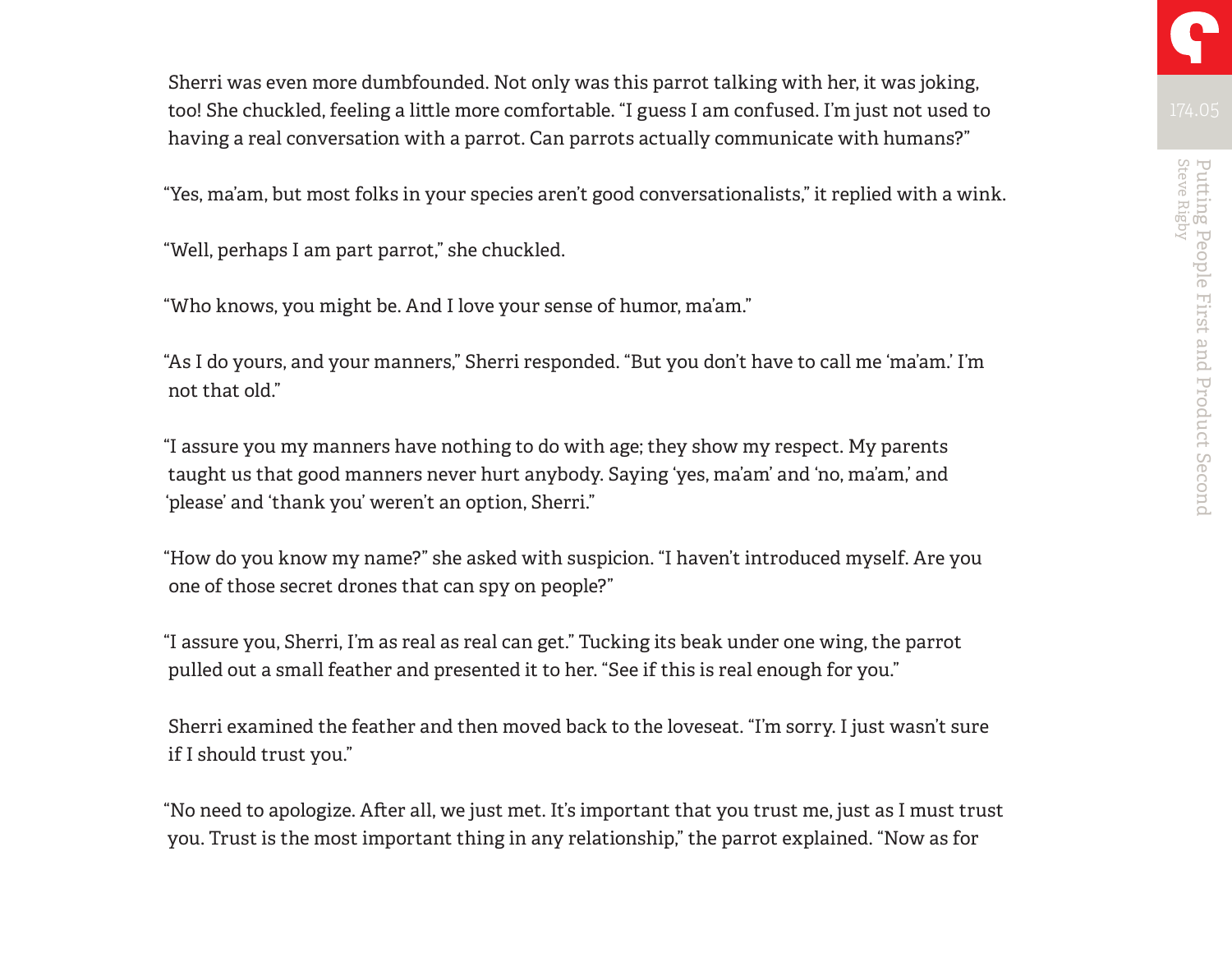how I know your name, I was referred to you by someone you know and trust, someone who really believes in you and wants you to be successful."

"It's my best friend, Charlene, isn't it?" Sherri guessed. "But now that I think about it, she wouldn't do that without giving me a heads up. But my broker would. He's worried I'm not going to make it in real estate. It's him, isn't it?"

"Sherri, at this moment, who sent me is not important. What is important is that we get started off on the right foot. Is that offer for a cracker still on the table, or is it in a box somewhere in a kitchen cabinet?"

Sherri laughed. "I love your quick wit."

"Thank you, ma'am. My folks always told me to keep my wits about me. 'Don't take life so seriously,' they'd say. 'We're not going to get out of it alive anyway!'"

As Sherri nodded in agreement, her cell phone signaled a new text from an agent notifying Sherri that her listing didn't work for her clients. She texted back that she would contact her later. "Now where were we?" she asked, returning her attention to the parrot. "Oh, we were about to head to the kitchen." She put her phone in her pocket and extended her forearm.

"May I walk you in?"

"I would be honored," the parrot replied, hopping onto her arm. "By the way, my name is Rolly."

"It's nice to meet you, Rolly," she said with a grin. "Polly ... Rolly ... I wasn't far off, was I?"

"Only one letter," Rolly chuckled. "But then close only counts with horseshoes and hand grenades."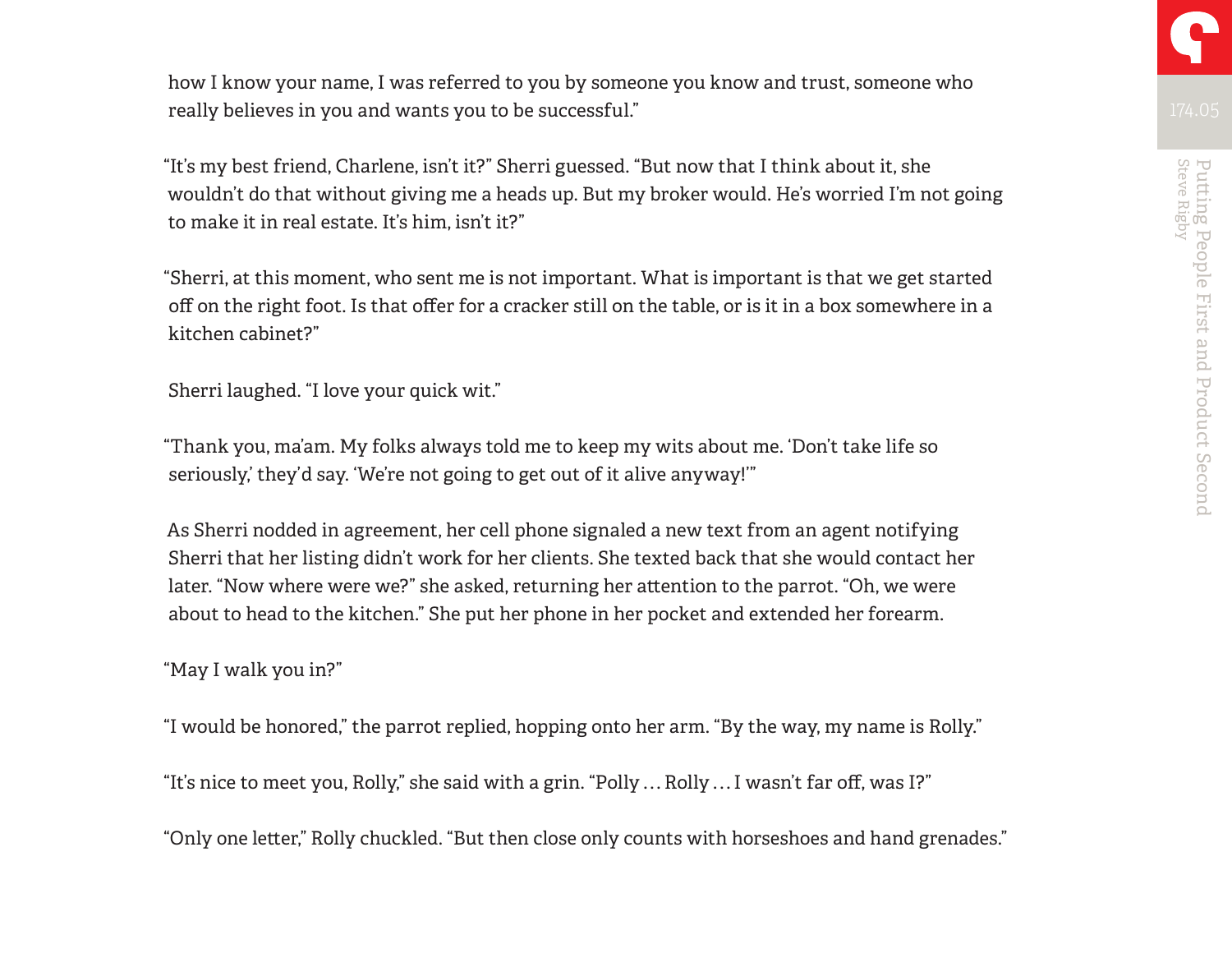Their laughter was interrupted by Sherri's cell phone. She positioned her forearm so Rolly could hop onto the kitchen island and then fumbled in her pocket to answer the call. After a brief conversation, she put away her phone and explained the interruption. "That was Charlene. Along with being my best friend, she's also my hairdresser. She invited my husband, Doug, and me for dinner tomorrow. Which reminds me, I still owe you those crackers."

As she searched the pantry, Rolly responded, "You really don't have to go to any trouble."

"It's not a problem," Sherri assured him. "No problem at all. Now if I could just remember where I put them."

I'm not interested in making the life of every sales person less difficult. It goes far beyond that. Ultimately, it's about making their life one worth celebrating—one that's fulfilling, enriching, and purposeful personally and professionally!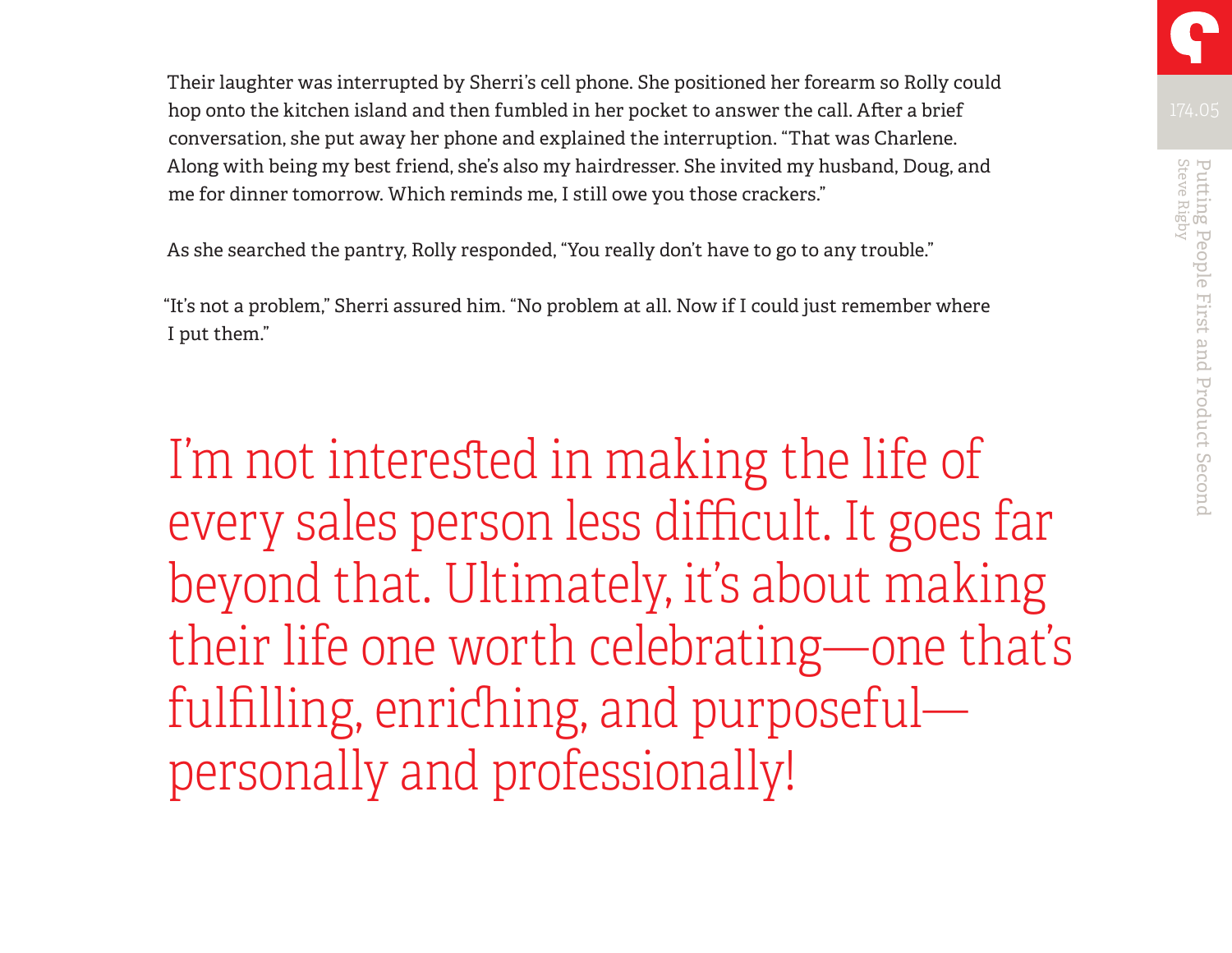### **Make Me Feel Important**

Rolly took the opportunity to view his surroundings. The spacious kitchen opened to a comfortable great room that was tastefully decorated. Above the fireplace was a portrait of Sherri and her family. Just off the kitchen, an engraved plaque was prominently displayed on a desk area.

"I'm admiring your beautiful home," Rolly stated.

"Just disregard the dust," Sherri yelled. Moments later, she shrieked as if she'd discovered gold.

"Rolly, do you like Goldfish?"

"I do, Sherri, but I have a hard time catching the little critters. They are too fast and slippery."

"I'm not talking about the swimming kind," she explained. "I'm talking about the cracker kind."

"Yes, I do like those," he said eagerly.

Sherri presented a bowl of Goldfish crackers and a cup of water so Rolly could easily reach them.

He gulped one cracker down. "I appreciate the treat—and the thoughtfulness."

"It's no problem. I'm enjoying your company."

"It's an honor to be here!" Rolly remarked. Glancing toward the great room, he added, "While you were on your treasure hunt, I couldn't help but notice the portrait above your fireplace. Beautiful setting and gorgeous family. Is that recent?"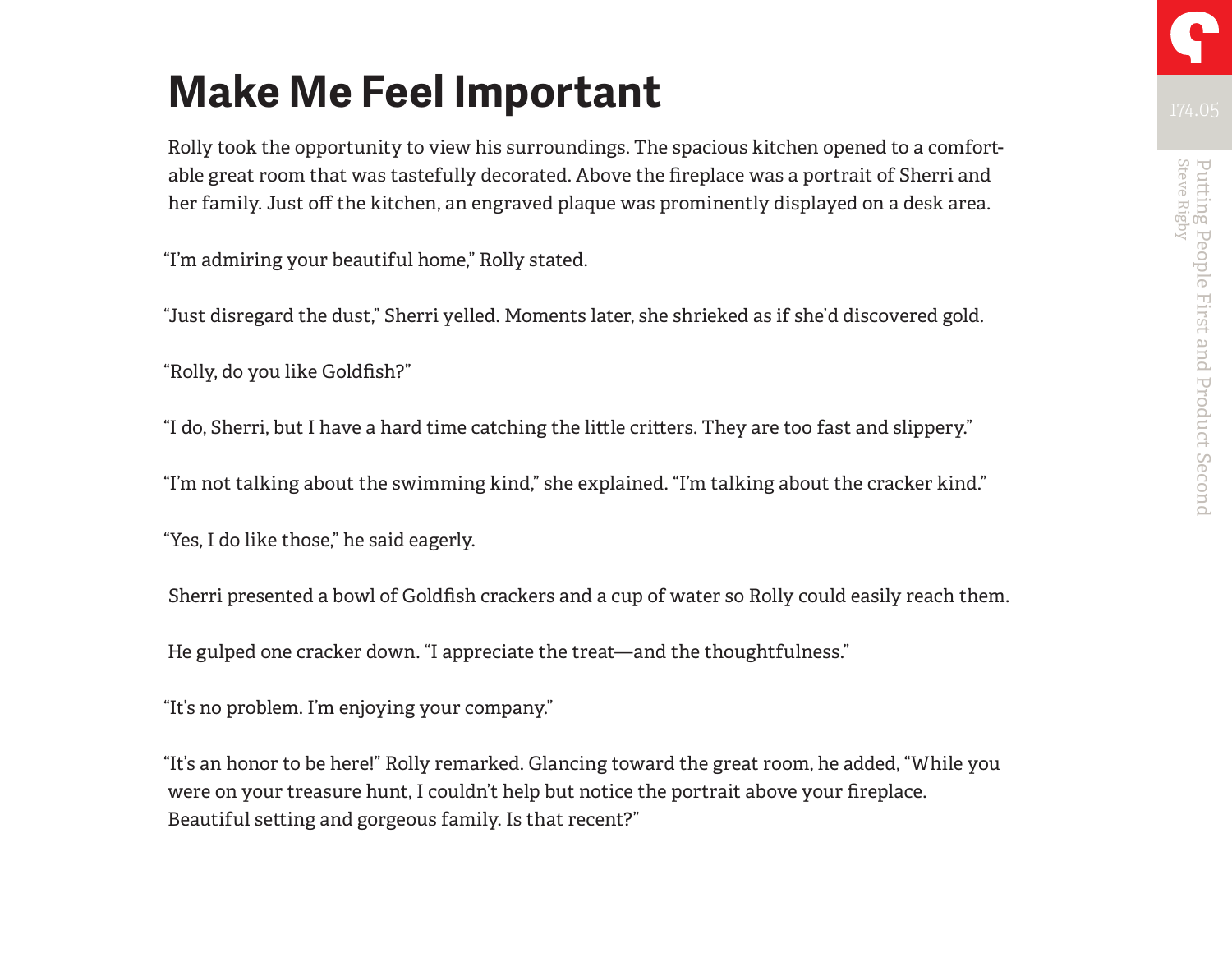"Let me think . . . that would have been four years ago when I taught Carly, our baby, during her freshman year in high school. And John David, her older brother, had just started college."

"One big happy family!" Rolly said, admiring the portrait again. "Where are Carly and John David now?"

"Carly is attending a local university and has made the Dean's List! As for our son, he just graduated and is now working at Doug's car dealership."

"Congratulations! You must be proud!" Turning toward the desk area, he continued, "And I love this plaque—especially the message!"

Sherri brought it over for Rolly to examine more closely. Engraved in bold letters were the words:

*Education is not the filling of a pail, but the lighting of a fire!*

Sherri also shared the handwritten note she displayed with the plaque. The message read, "Thanks for lighting our fire!" and was followed by dozens of signatures. "The plaque was a gift from my last class. It still brings tears to my eyes."

"I can tell. I would love to have a photo of you holding it to use in my training."

"I can take a picture with my cell phone and print it for you," Sherri offered.

"Thanks, but I'll use mine." Reaching under his left wing, Rolly pulled out his phone. "I had a special sling made that's hidden beneath my feathers."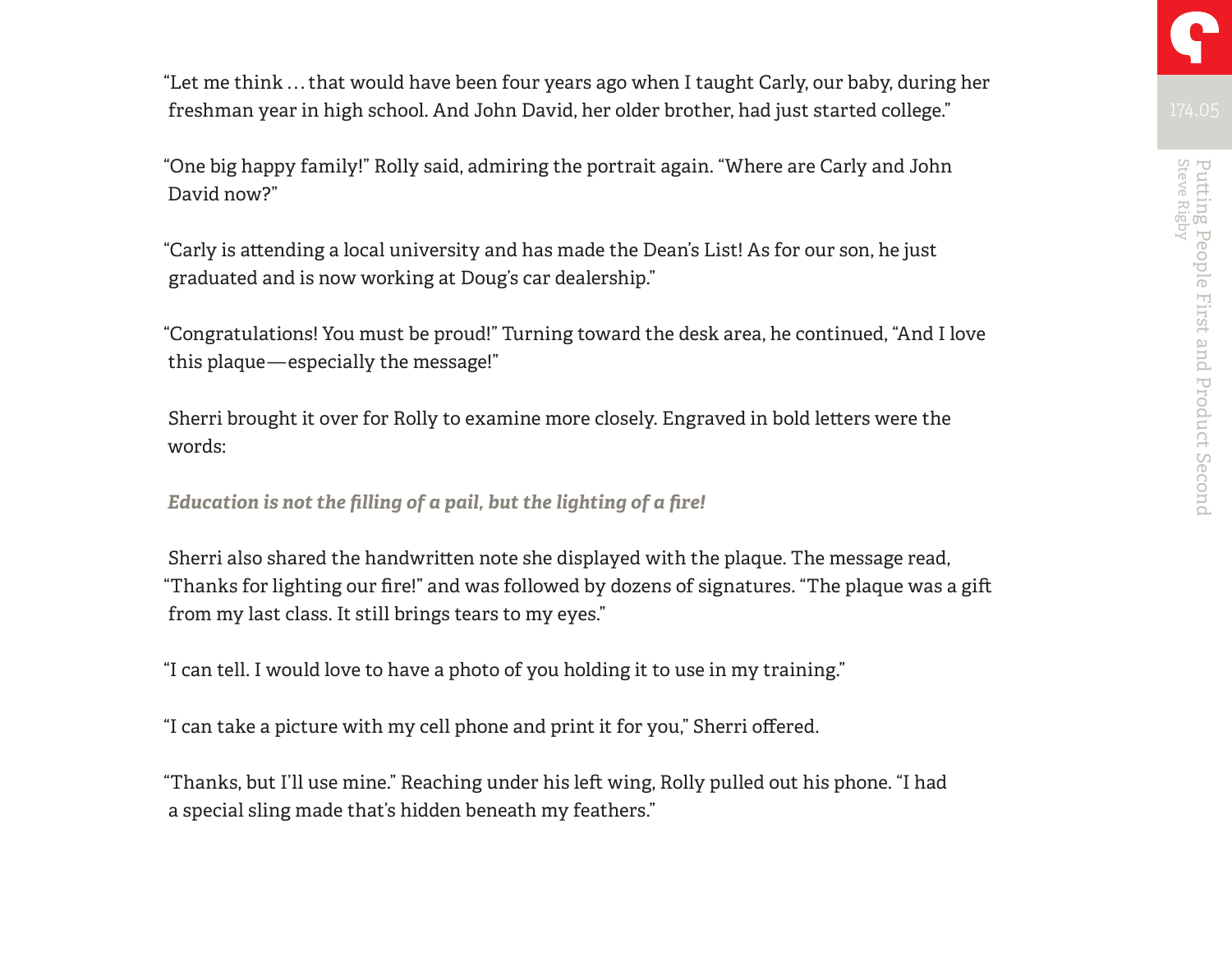After posing for Rolly's picture, Sherri placed the plaque and note back on the desk. "So you do training? What kind?"

"Mostly sales, in all sorts of industries."

"And how did you learn that?"

"Years ago I lived with a top trainer for IBM and Dale Carnegie. He practiced on me, and over time, I just picked it up. I was honored to eventually train with him."

"Impressive! You must be really good at it."

I know there is a better way, one that helps sales people, sales teams, and companies get in the "people" business, redefines success, and focuses readers on making a difference, not just a dollar, that focuses on people over the product.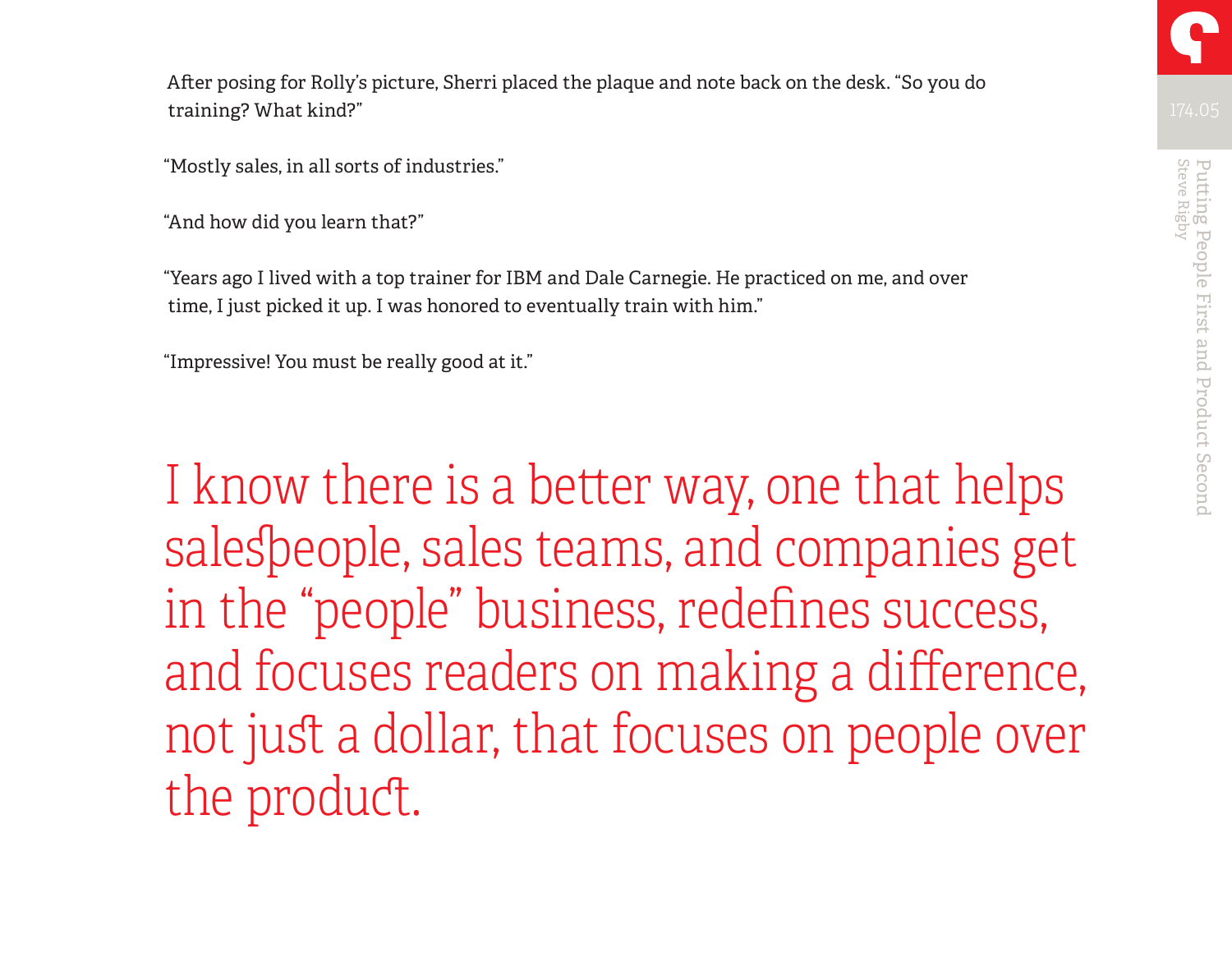"My graduates tell me I have a gift," Rolly answered humbly. "I get numerous referrals and am blessed with a very full calendar." Glancing down at his water, he added, "My cup runneth over, so to speak."

"If you're that busy, I'm surprised your phone hasn't been ringing off the wall, so to speak," she said, sounding skeptical.

Rolly held out his phone so Sherri could read the screen. She counted two missed calls, one voice message, two text messages, and one email. "Has your phone been on mute the entire time you've been here?"

Rolly tucked it away. "I was just being respectful."

"But weren't you afraid you would miss something important—perhaps some new business?"

"At this moment, there's nothing more important to me than you," Rolly replied. "Think about it. If I were to take a call while visiting with you or if I simply glance at my phone to check an email or a text message—even for just a moment—what message am I sending you?"

"That whoever or whatever is on your phone is more important than me."

"Precisely! And that is the exact opposite of what I want to say. My goal when I'm with you is to make you feel like you're the most important person in my world, period!"

"That makes me feel so special!" Sherri exclaimed. "Have you always treated people that way?"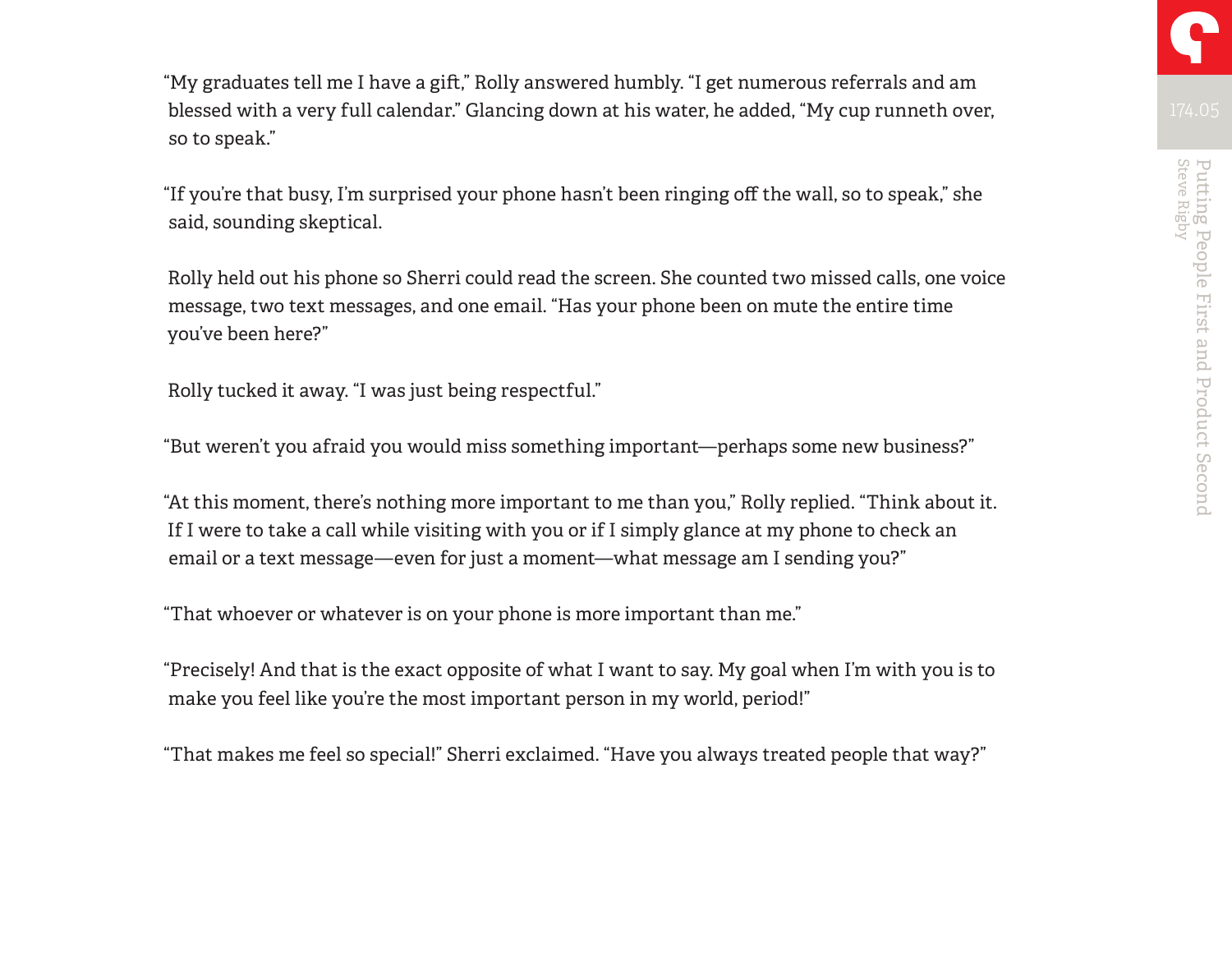"I was inspired by Mary Kay Ash, the founder of Mary Kay Cosmetics. She was speaking at a hotel where I was training. On a break, I overheard a reporter ask what the key was to her success. Can you guess what her answer was?"

Sherri considered the possibilities. "Innovative marketing? Product research? Superior business strategy?"

"Those are all plausible, but Ms. Ash attributed her success to something very simple. She pretended that every person she met had a sign hanging around his or her neck. And that sign said ..."

### *Make me feel important!*

"That is simple! And profound!" Sherri cried. Then the lesson of the sign dawned on her. "I feel horrible about the sign you must have thought I saw you wearing. The one that said, 'Make the person contacting Sherri feel more important than Rolly!' I've done that twice already. And the irony is both could have waited until later. Will you forgive me?"

"There's nothing to forgive, Sherri."

"But I didn't mean to be inconsiderate. I just thought I was staying on top of my business—being responsible."

Interesting choice of words," Rolly said. "Instead of being respons-*ible*, imagine how you would feel being respons-*able*. Able to respond in a way that's respectful to the person in front of you and the person trying to reach you."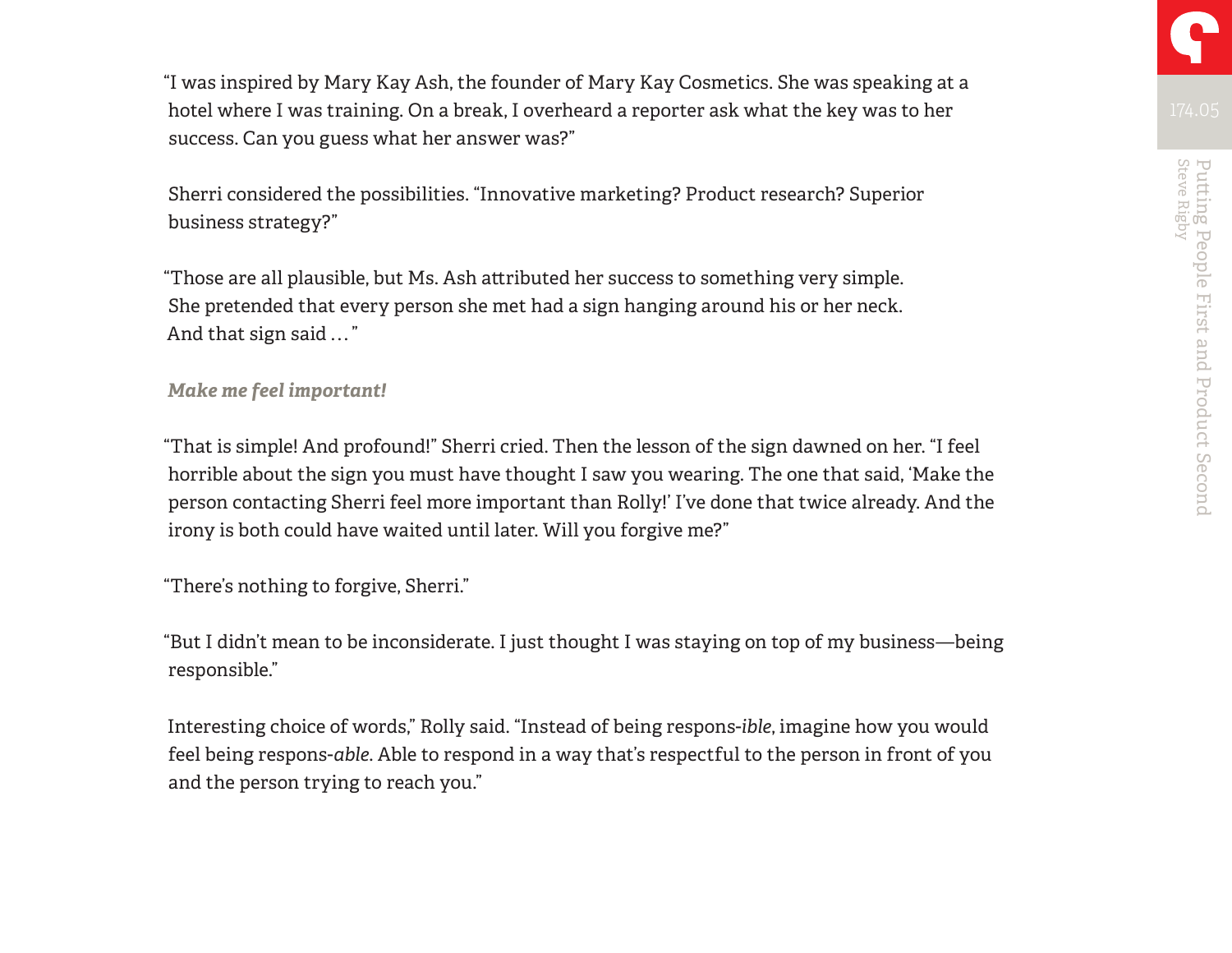### **A Better Way**

Careers can be difficult, particularly those that involve sales. It's a field with a rather tawdry reputation, and one that can be easy to lose your way in. I know there is a better way, one that helps salespeople, sales teams, and companies get in the "people" business, redefines success, and focuses readers on making a difference, not just a dollar, that focuses on people over the product. There is a way, in sales, to love what you do, to doi it in a way that impacts lives, and reach new heights of personal and professional success—a way that makes you . . . *smile*.

The lesson on phone etiquette is just one of many I offer to put people first in my new book, *S.M.I.L.E.* If you've enjoyed the tale, I hope you'll consider continuing the journey.

*"'What do we live for if not to make life less difficult for each other?' — George Eliot*

Pure, profound, and poetic. **What a beautiful philosophy by which to live one's life. Yes, even perhaps especially — a life in sales.**